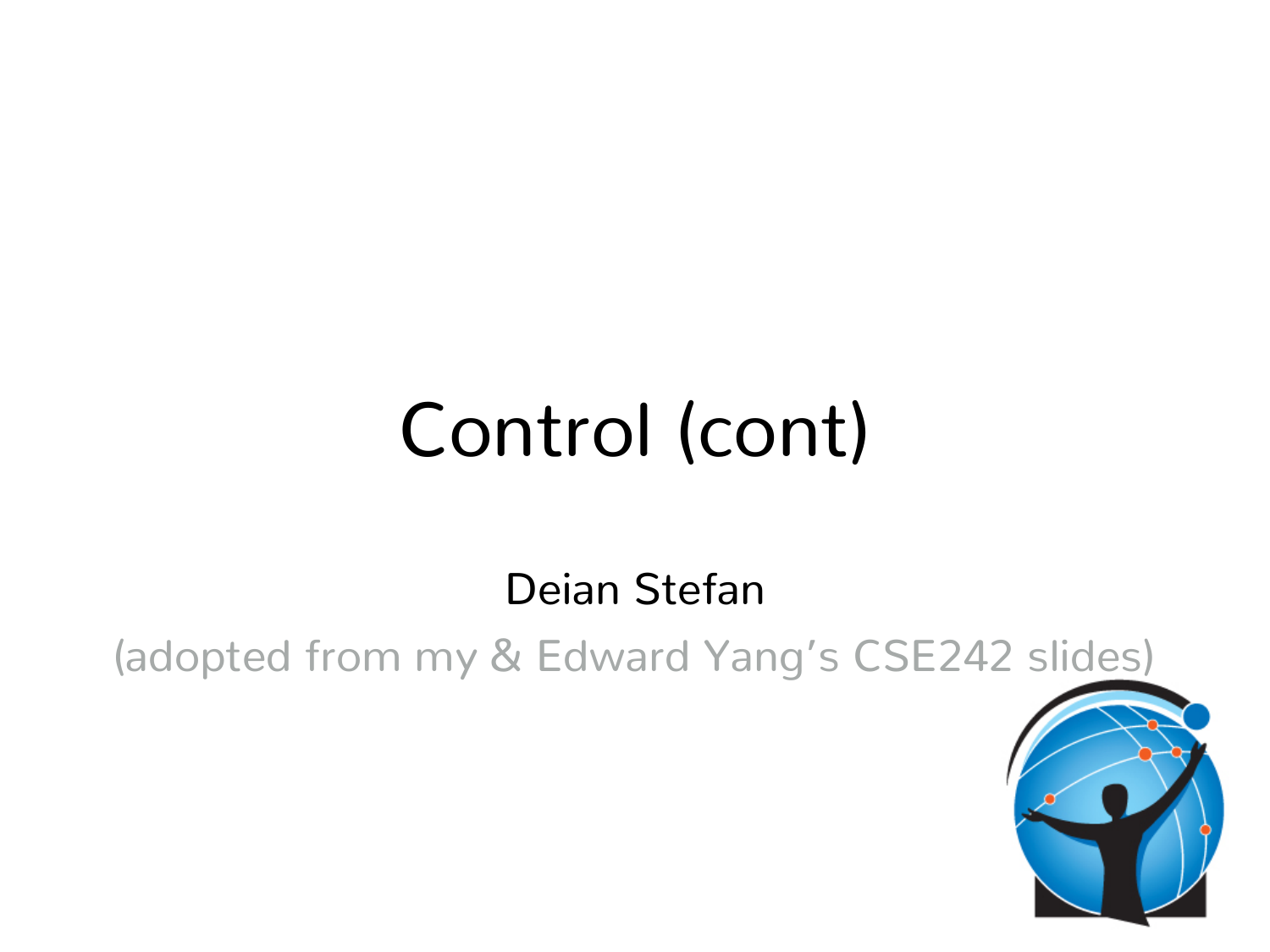#### Continuations are implicit in your code

- Code you write implicitly manages the future (continuation) of its computation
- Consider:  $(2*x + 1/y) * 2$ 
	- A. Multiply 2 and x
	- B. Divide 1 by y
	- C. Add A and B
	- D. Multiply C and 2

current computation

rest of the program, current continuation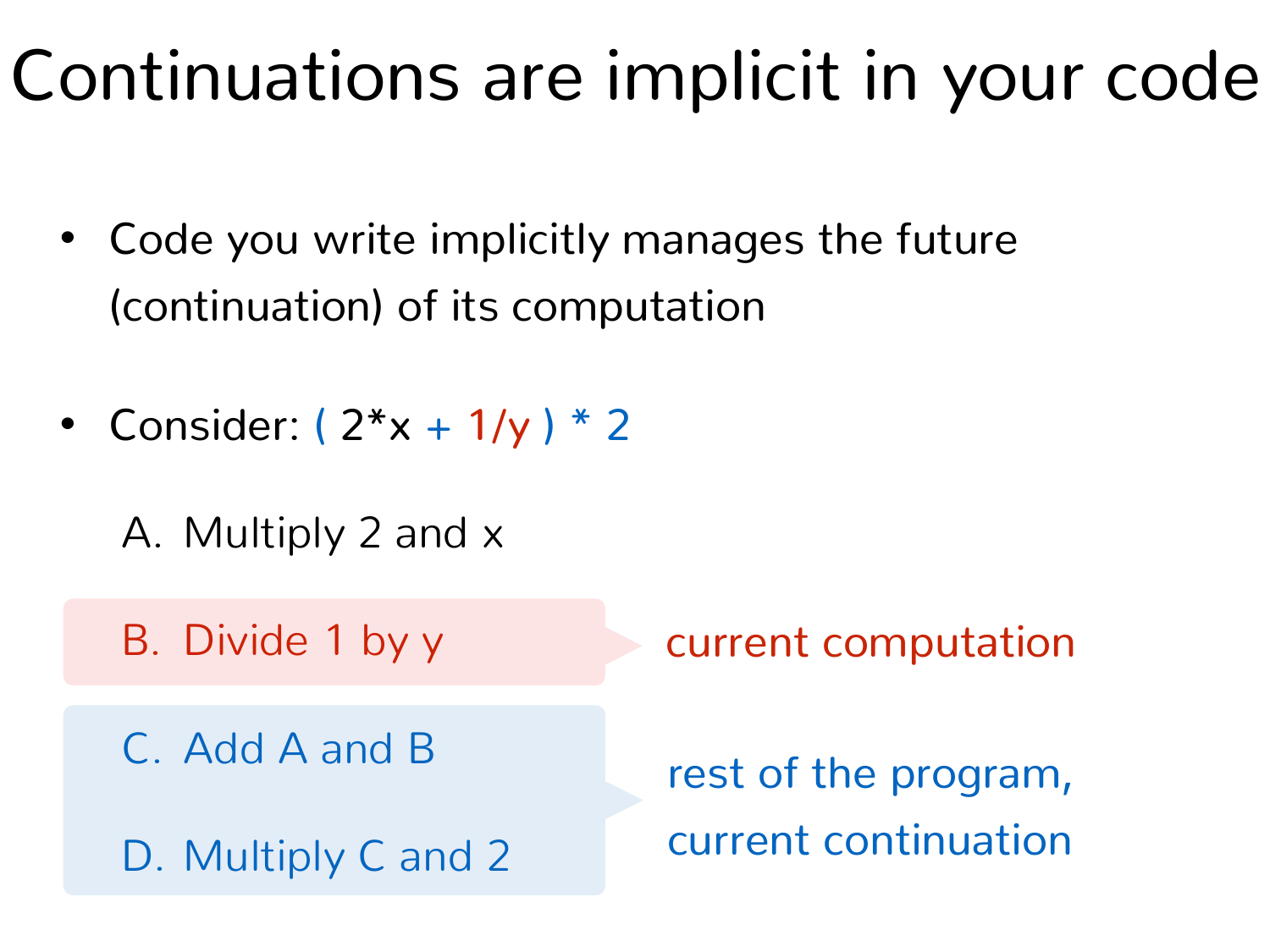#### Continuations are implicit in your code

- Code you write implicitly manages the future (continuation) of its computation
- Consider:  $(2*x + 1/y) * 2$ 
	- A. Multiply 2 and x
	- B. Divide 1 by y
	- C. Add A and B
	- D. Multiply C and 2

```
let before = 2*x;
let cont = curResult => 
  (before + curResult) * 2;cont(1/y)
```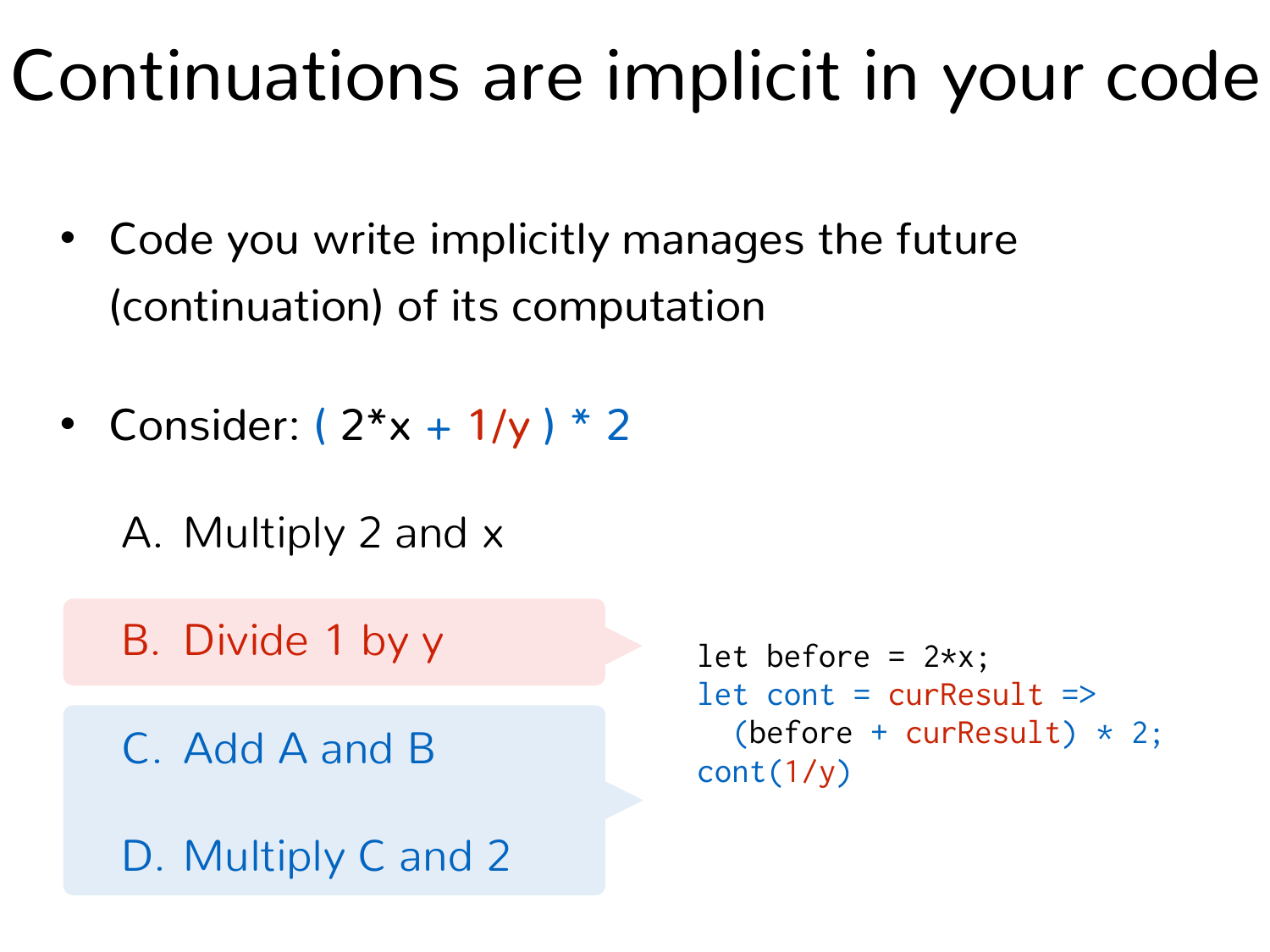#### Node.js example

• Implicit continuation:

```
const data = fs.readFileSync('myfile.txt')
console.log(data);
processData(data);
```
• Explicit continuation

```
fs.readFile('myfile.txt', callback) 
function callback (err, data) { 
   console.log(data);
   processData(data);
});
```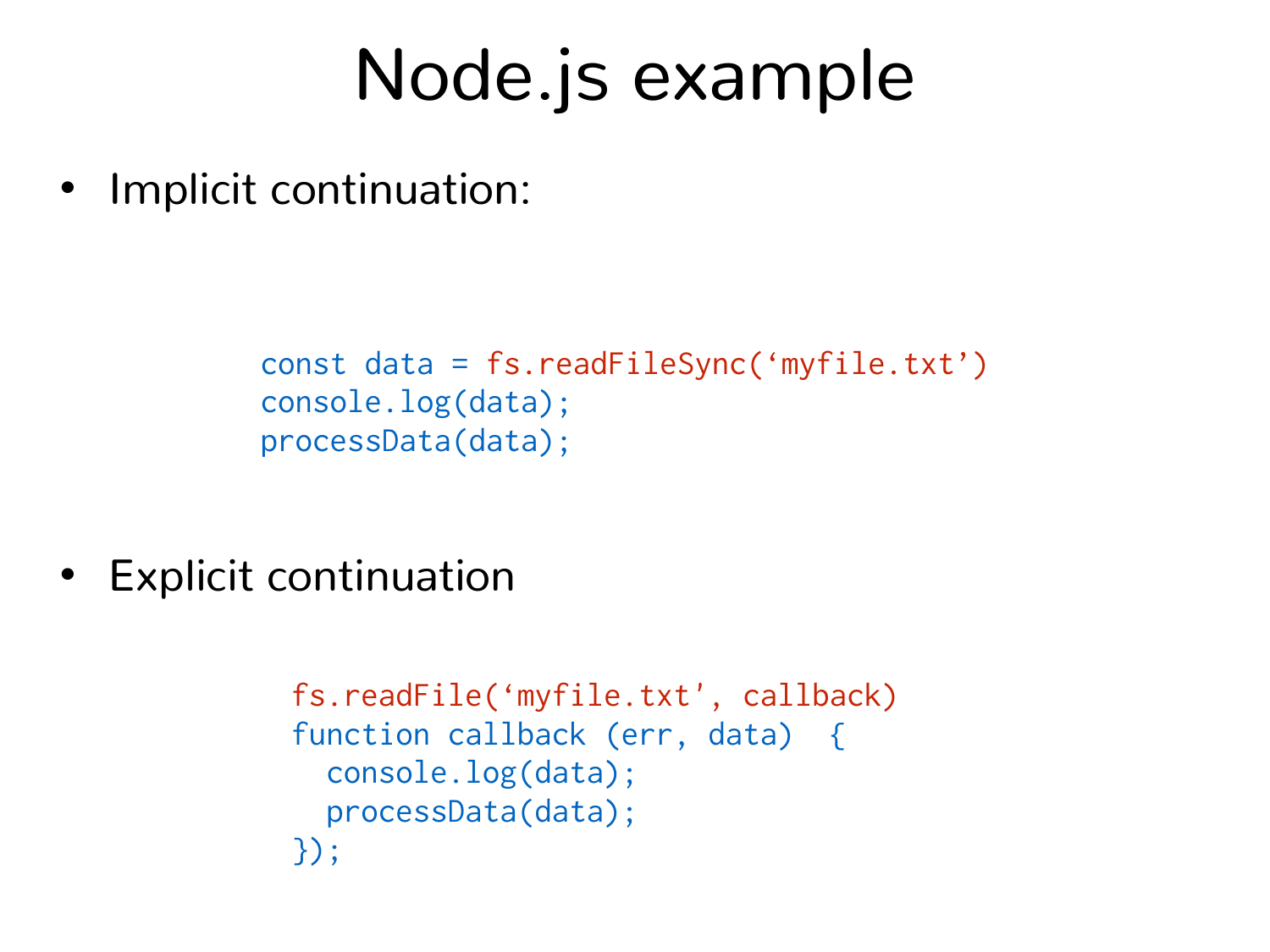# Continuation passing style (CPS)

- Some languages let you get your hands on the current continuation
	- ➤ call/cc (call with current continuation) is used to call a function and give it the current continuation
	- ➤ Why is this powerful? A: let's some inner function bail out and continue program by calling continuation
- Most languages don't let you get your hands on the current continuation: transform your code to CPS!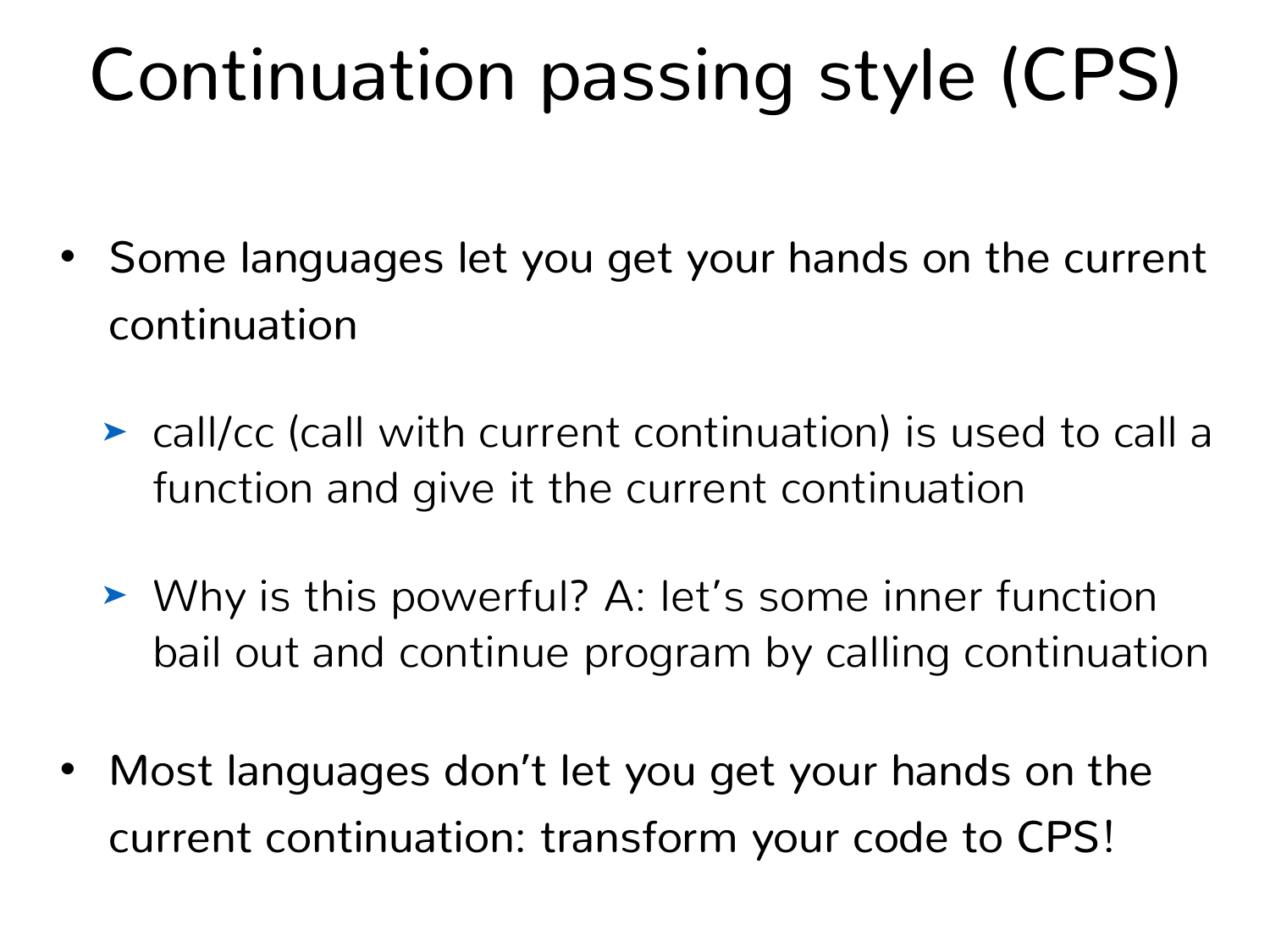# Continuation passing style

- Why do we want to do this?
	- ➤ Makes control flow explicit: no return!
	- ➤ Makes evaluation order explicit
- So? Why should you care about this?
	- ➤ IR of a number of languages
	- ➤ Turns function returns, exceptions, etc.: single jmp instruction! Can get rid of runtime stack!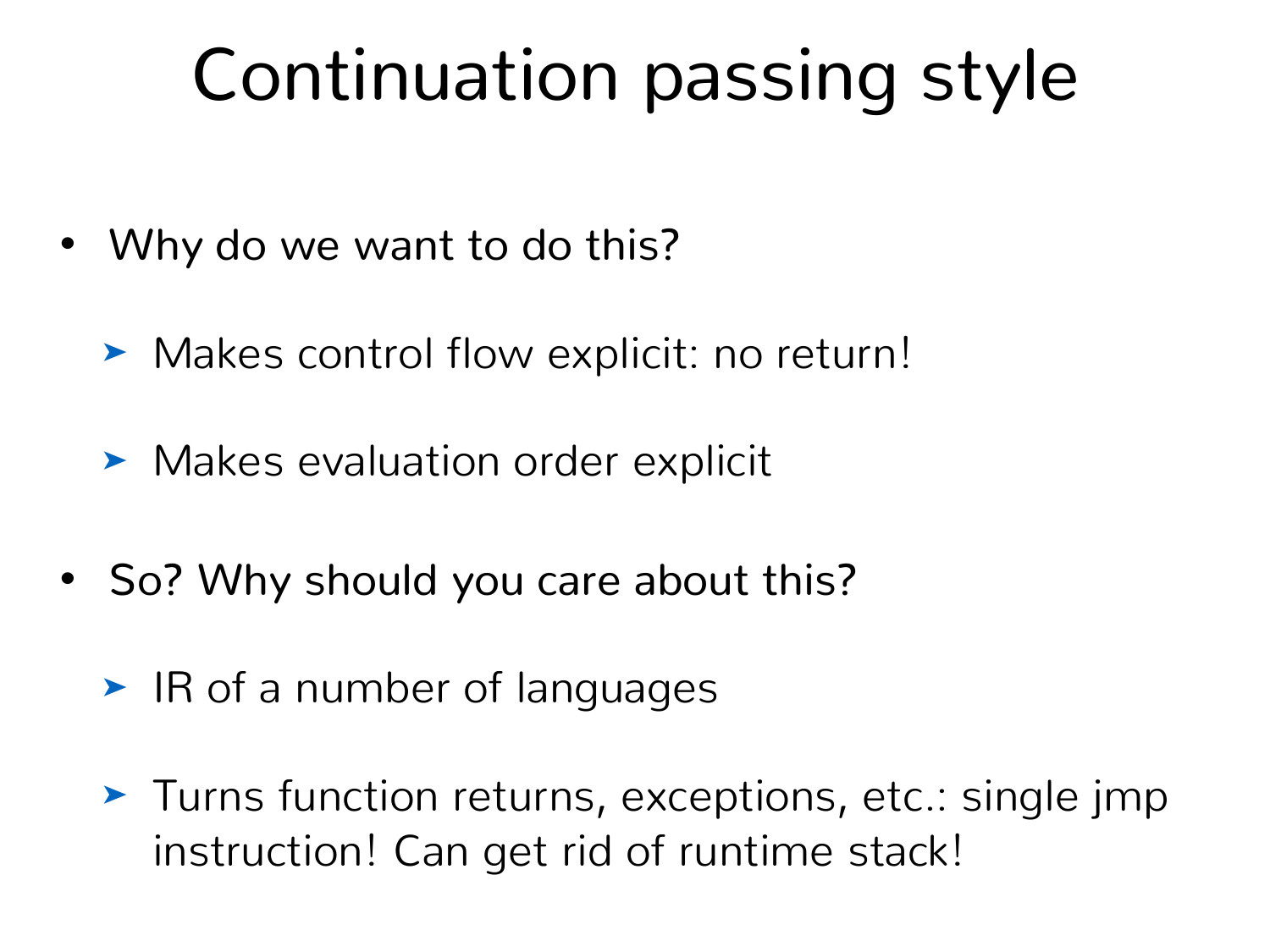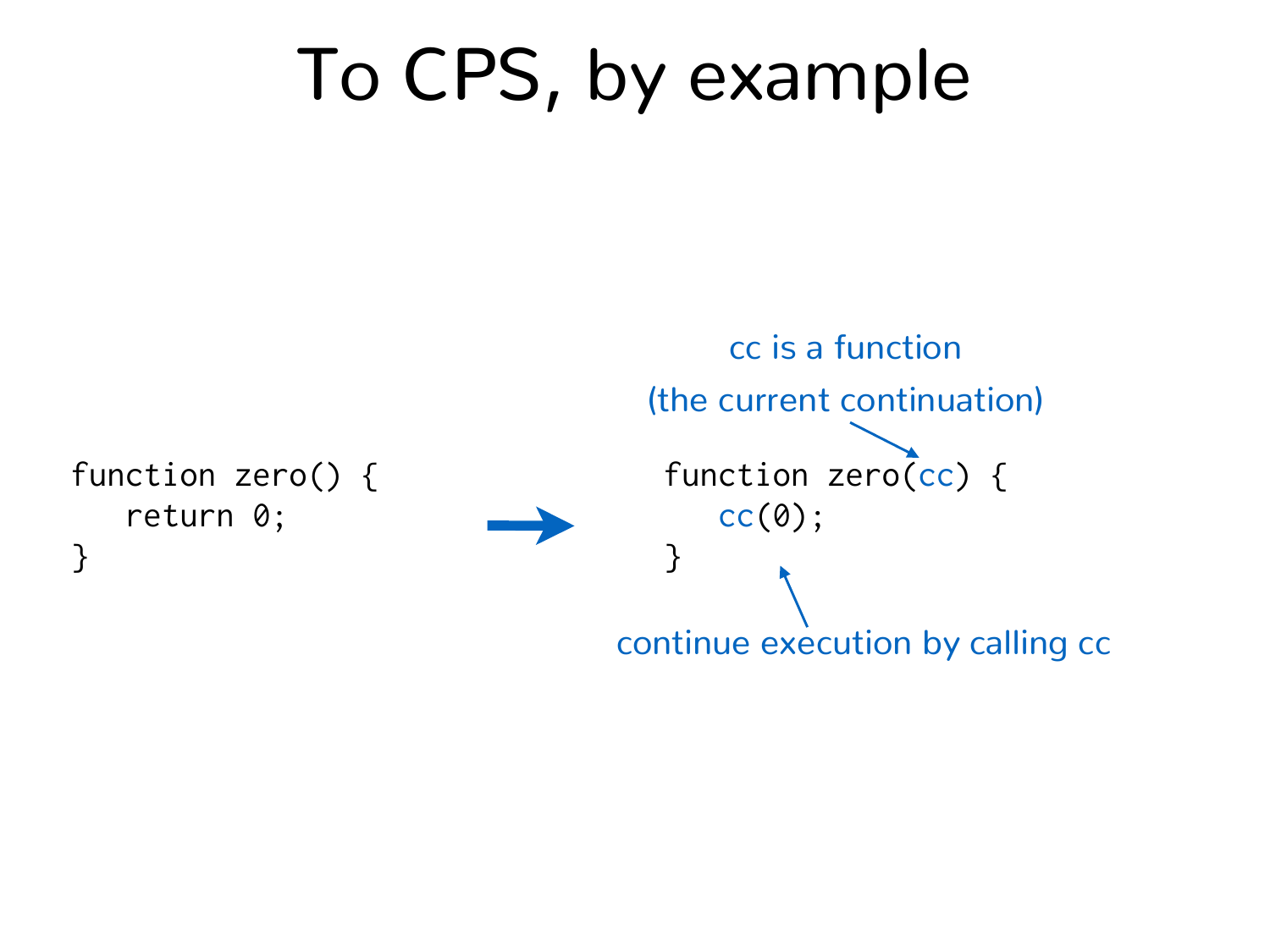```
function fact(n) { 
  if (n == 0) {
     return 1; 
   } else { 
     return n* fact (n-1); 
   } 
}
                                        function fact(n, cc) { 
                                          if (n == 0) {
                                            cc(1); } else { 
                                            fact(n-1, r \Rightarrow cc(n*r));
                                           } 
                                        }
```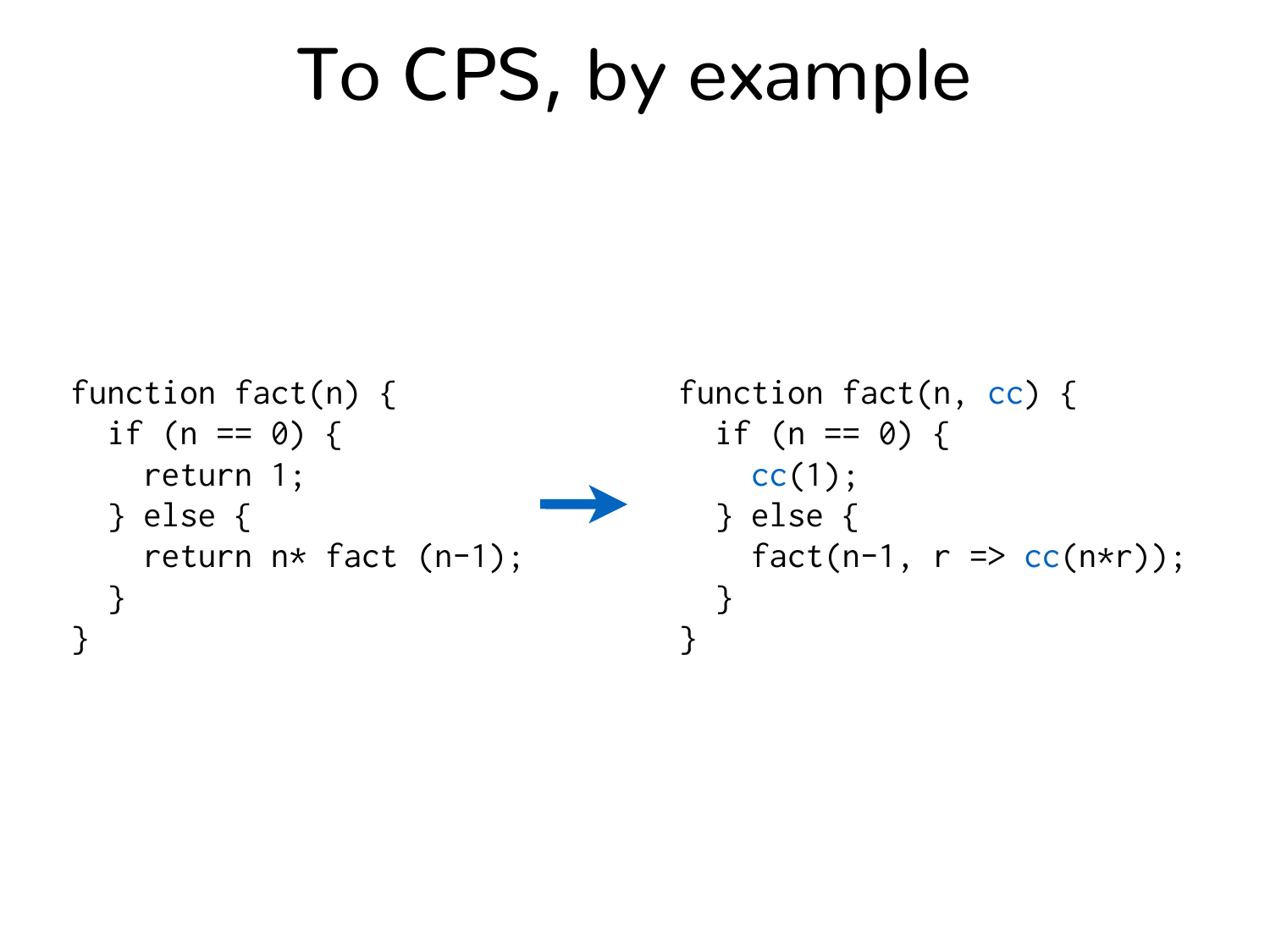```
function fact(n, cc) { 
  if (n == 0) {
    cc(1); } else { 
    fact(n-1, r \Rightarrow cc(n*r));
  } 
}
```

```
fact(3, id) ->
fact(2, r_A \Rightarrow id(3\star r_A)) ->
fact(1, r_b \Rightarrow (r_A \Rightarrow id(3*r_A))(2*r_b)) \Rightarrowfact(0, r<sub>c</sub> => (r<sub>b</sub> => (r<sub>A</sub> => id(3*r<sub>A</sub>))(2*r<sub>b)</sub>)(1*r<sub>c</sub>)) ->
(r_c \Rightarrow (r_b \Rightarrow (r_A \Rightarrow id(3*r_A))(2*r_b))(1*r_c)(0) \Rightarrow(r_b \Rightarrow (r_A \Rightarrow id(3*r_A))(2*r_b)(1*0) \rightarrow(r_A \Rightarrow id(3*r_A))(2*1*0) \rightarrowid(3*2*1*0)
```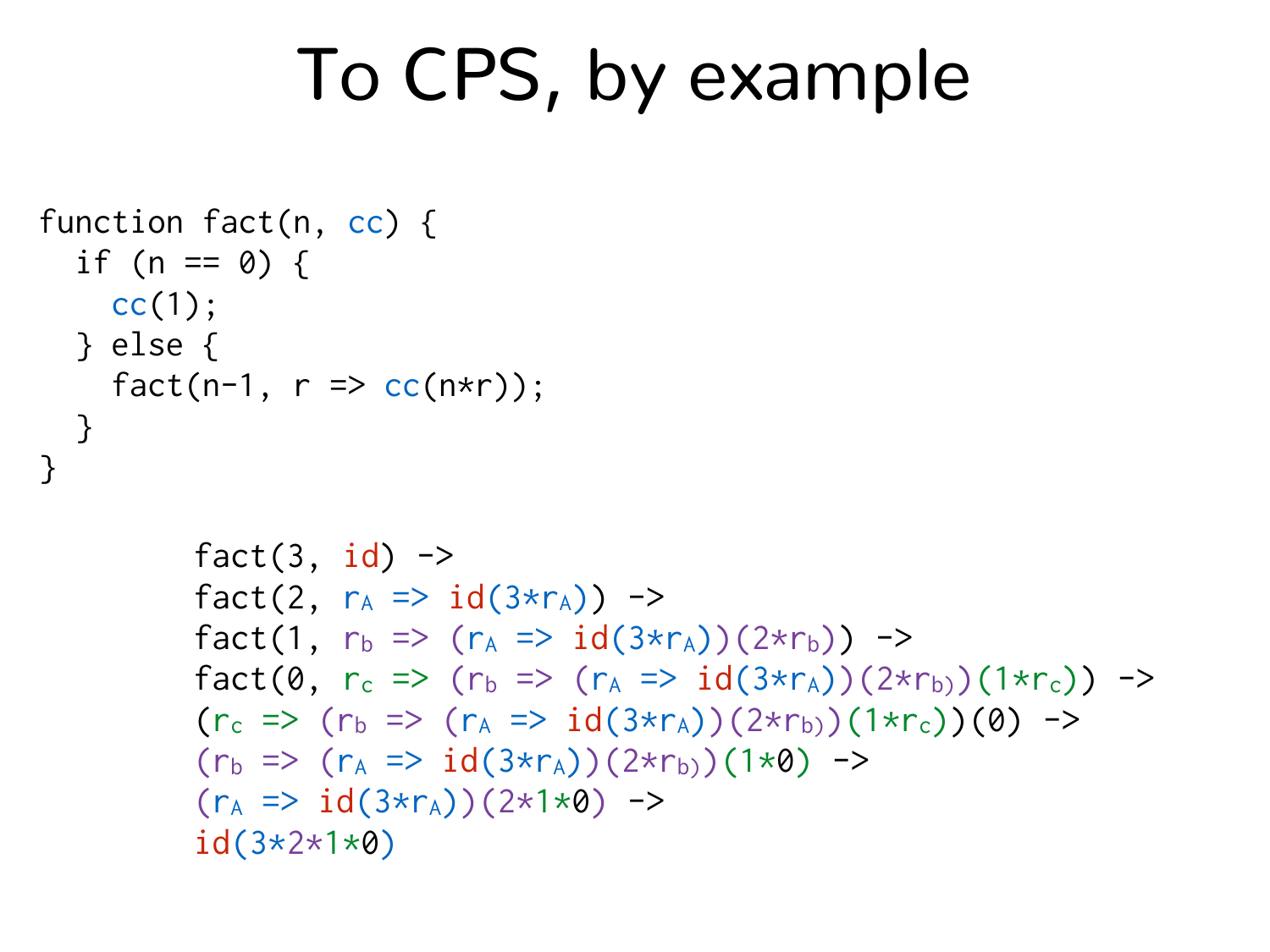function twice(f, x) { return  $f(f(x))$ ; }



function twice(f, x, cc) {  $f(x, r \Rightarrow f(r, cc))$ ; }

function cmp(f, g, x) { return f(g(x)); }



function twice(f, g, x, cc) {  $g(x, r \Rightarrow f(r, cc));$ }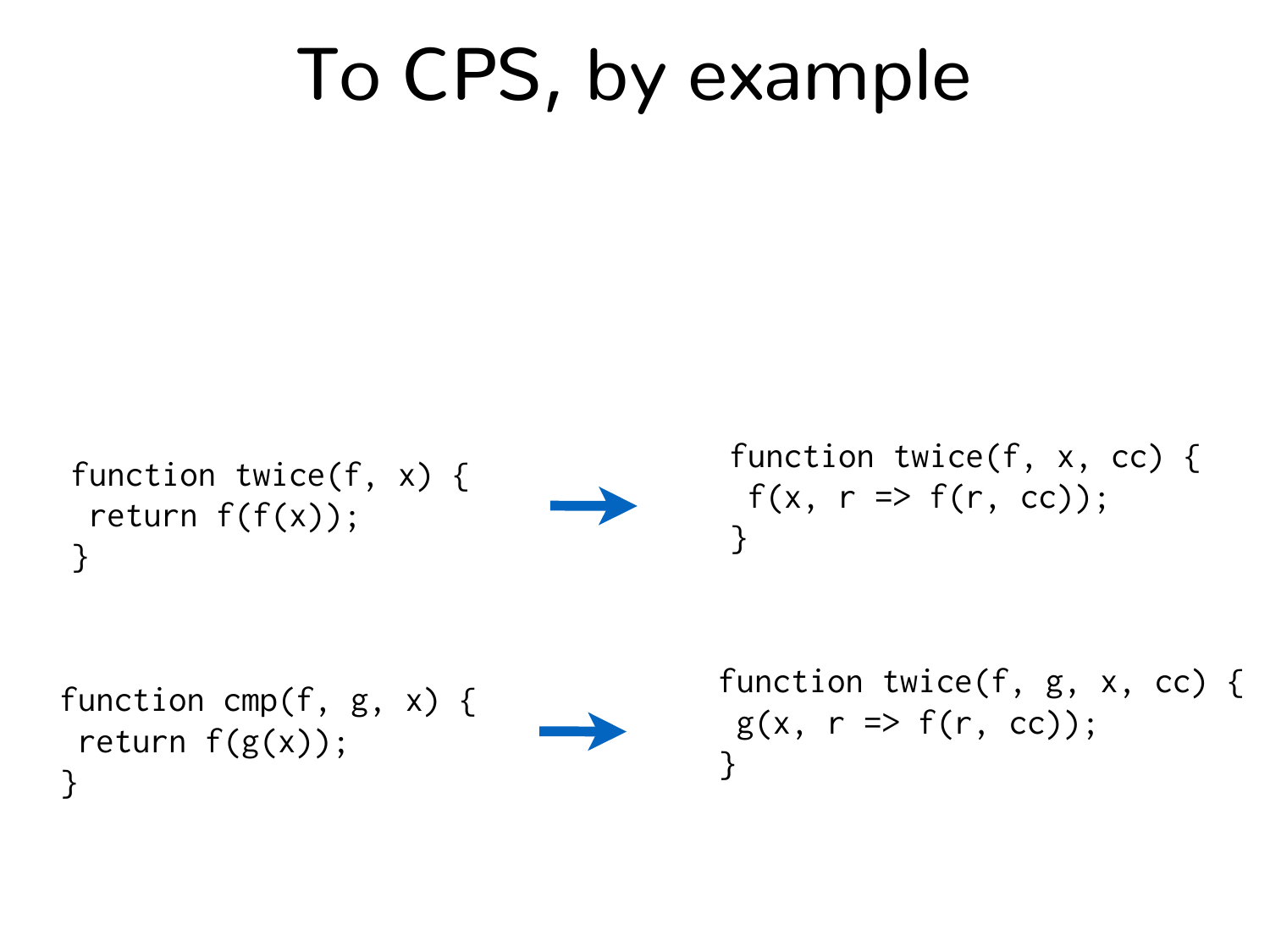```
function twice(f, x) { 
 let r = f(x);
  return f(r); 
}
```


function twice(f, x, cc) {  $f(x, r \Rightarrow f(r, cc))$ ; }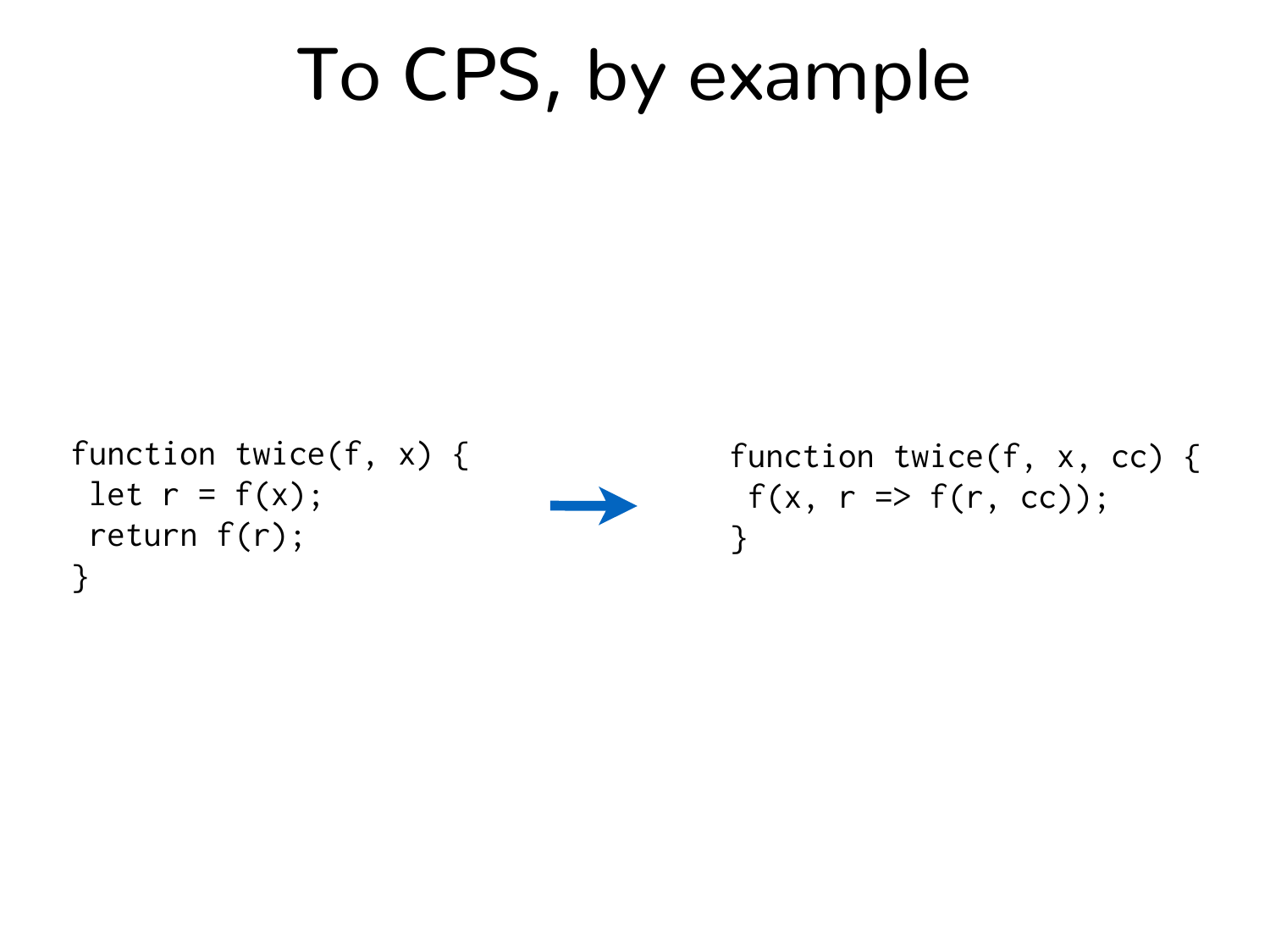# To CPS, the rules

- Function decls take extra argument: the continuation
	- $\triangleright$  function (x) {  $\blacksquare$  function (x, cc) {
- There are no more returns! Call continuation instead
	- ➤ return x; ➡ cc(x);
- Lift nested function calls out of subexpressions
	- $\triangleright$  let  $r = g(x)$ ; g(x,  $r \Rightarrow$  {  $\mathsf{stmt}_1$  stmt<sub>1</sub>; stmt<sub>2</sub>  $stmt<sub>2</sub>$  }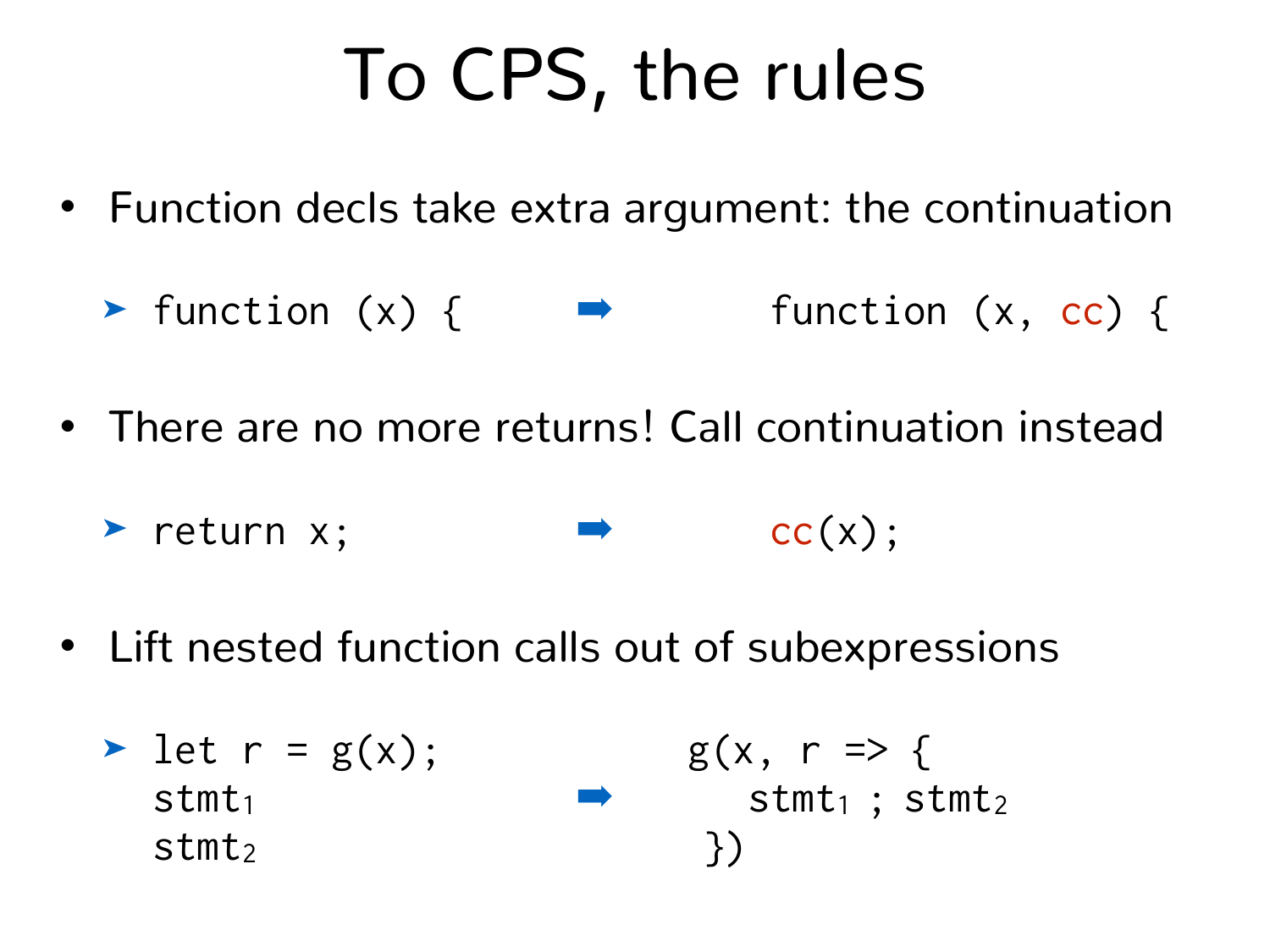# Why is this useful?

• Makes control flow explicit

➤ Compilers like this form since they can optimize code

- ➤ One technique: tail-call optimization
- Multithreaded programming
- Event based programming such as GUIs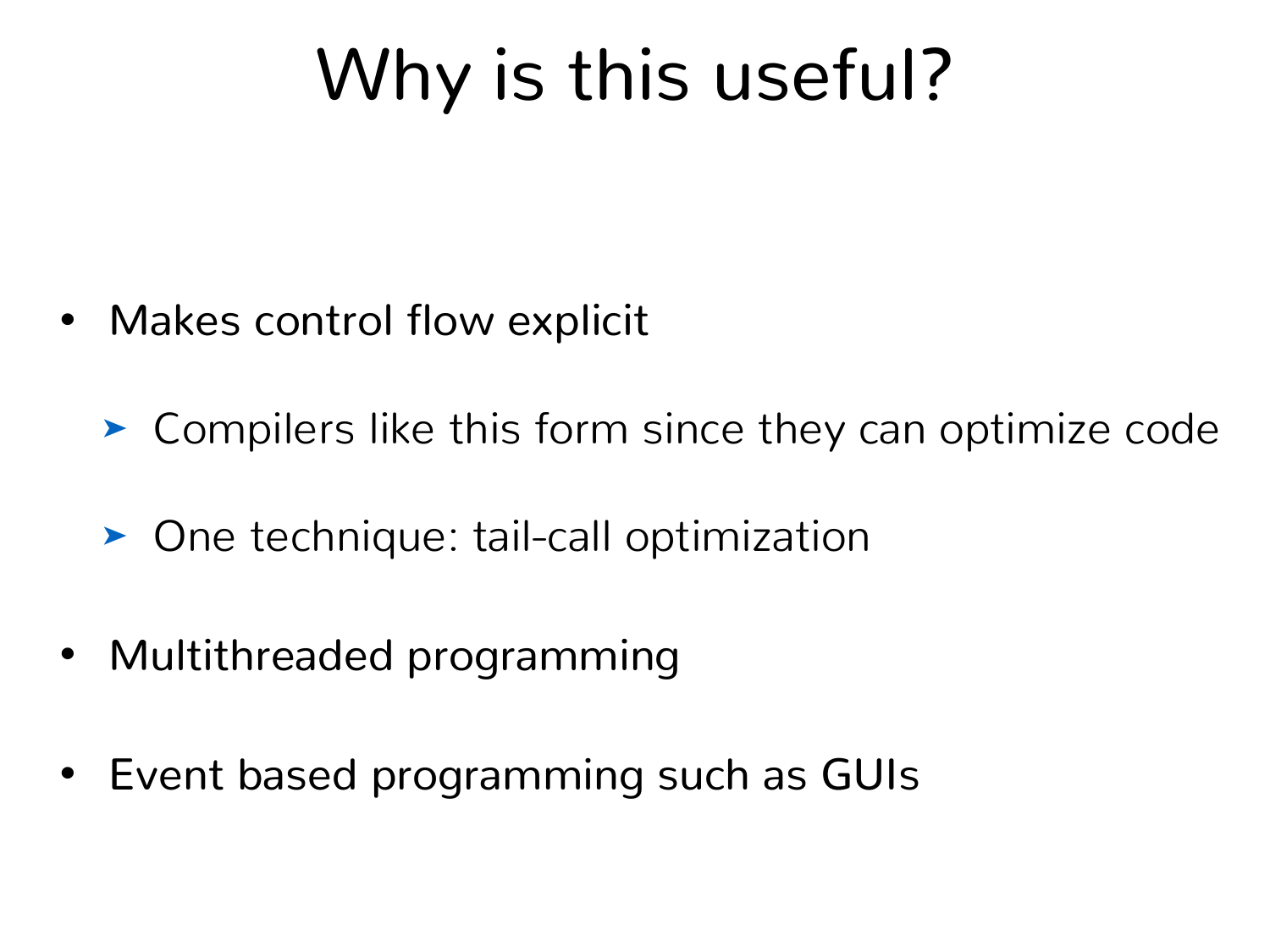### Continuations are extremely powerful

- Generalization of goto!
- Can implement control flow constructs using continuations
- How do we do if statements?
- How do we do exceptions?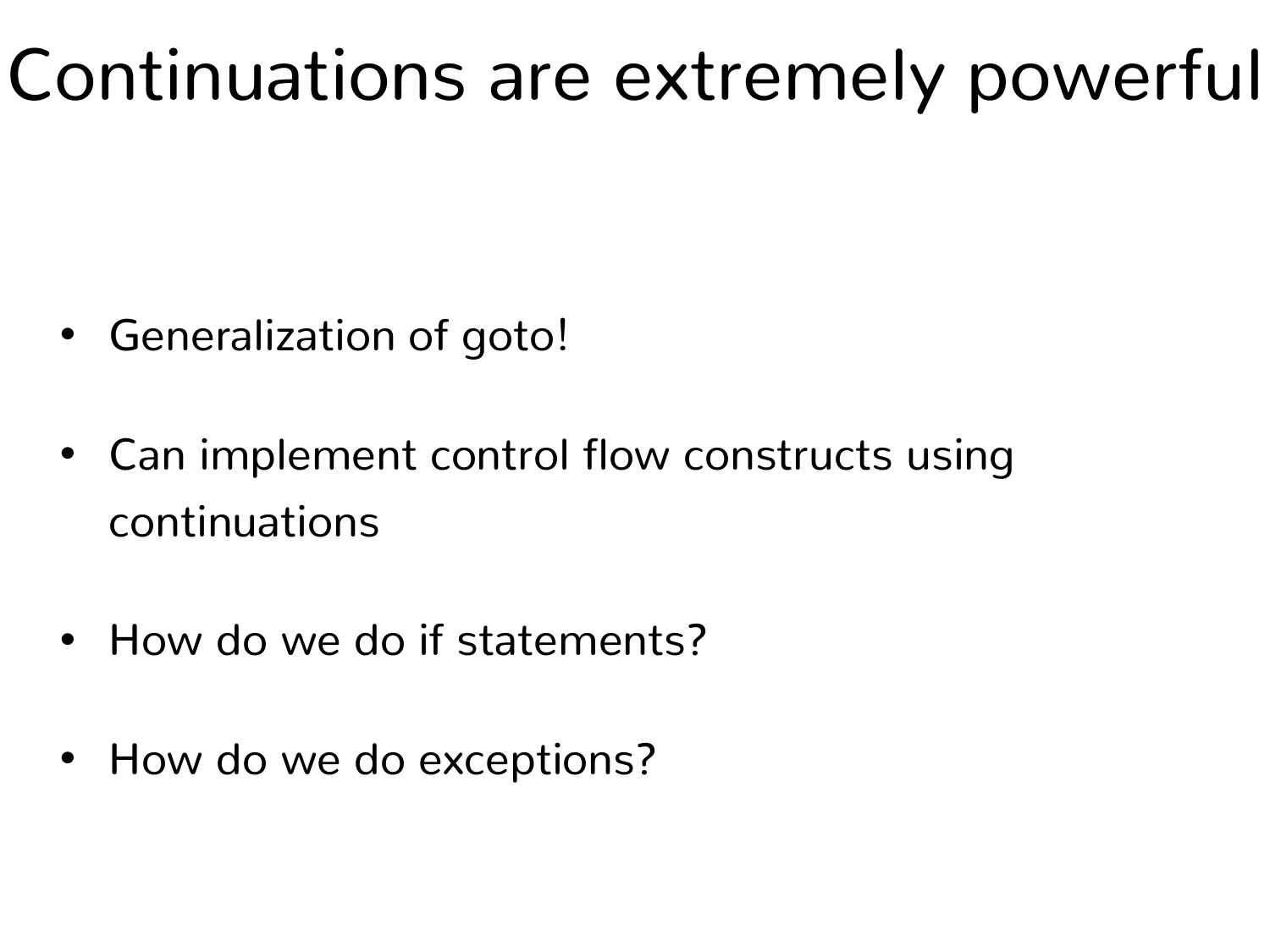#### Exceptions w/ continuations

```
function f() { throw "w00t"; }
```

```
try { 
   f(); 
   console.log("no way!"); 
} catch (e) { 
   console.log(e); 
} 
console.log("cse130 is lit");
```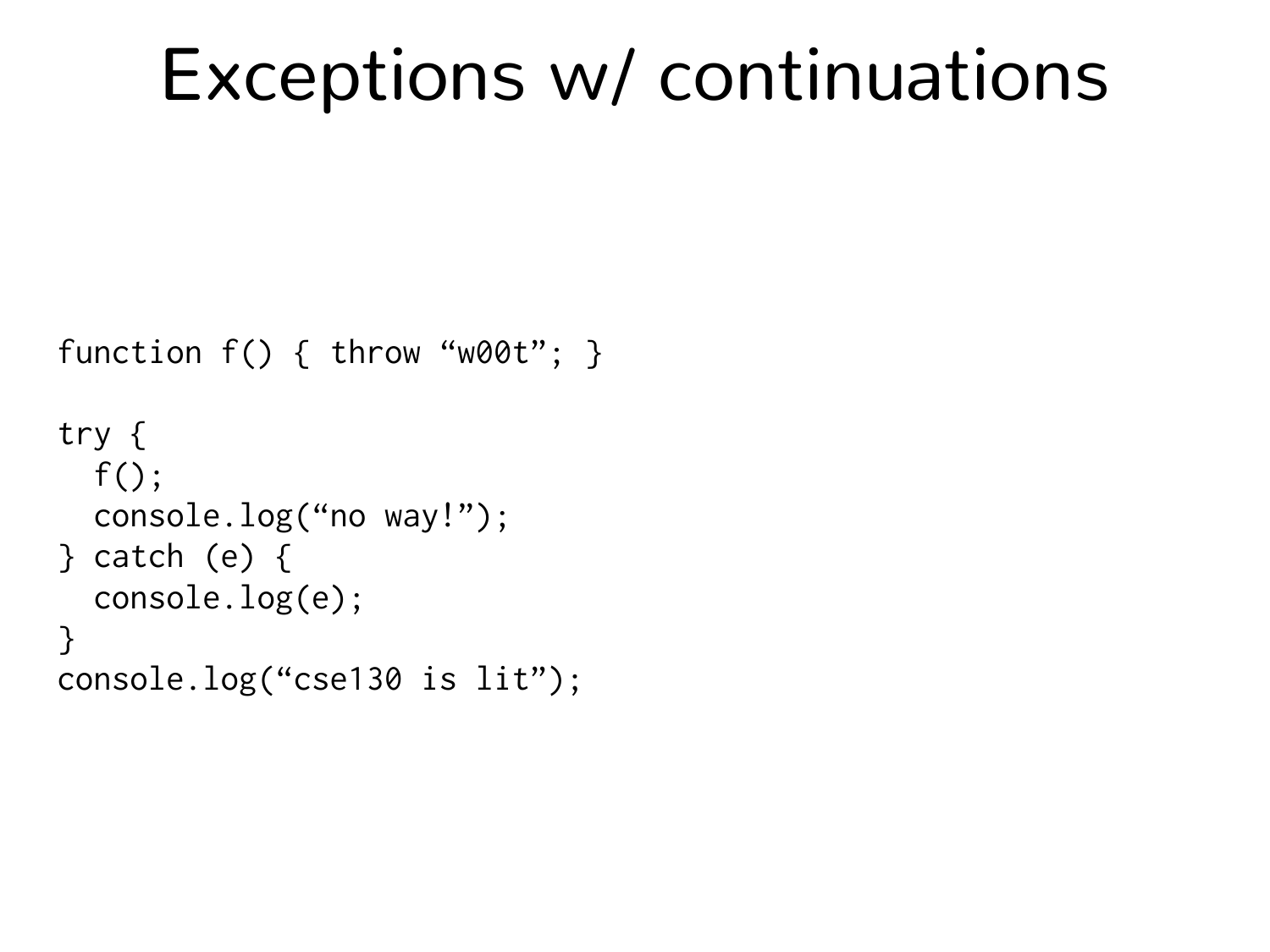#### Exceptions w/ continuations

current cont  $=$  line  $9$ 

1. function f() { throw "w00t"; } 2.

```
3. try {
```

```
4. f();
```

```
5. console.log("no way!");
```

```
6. } catch (e) {
```

```
7. console.log(e);
```

```
8. }
```
9. console.log("cse130 is lit");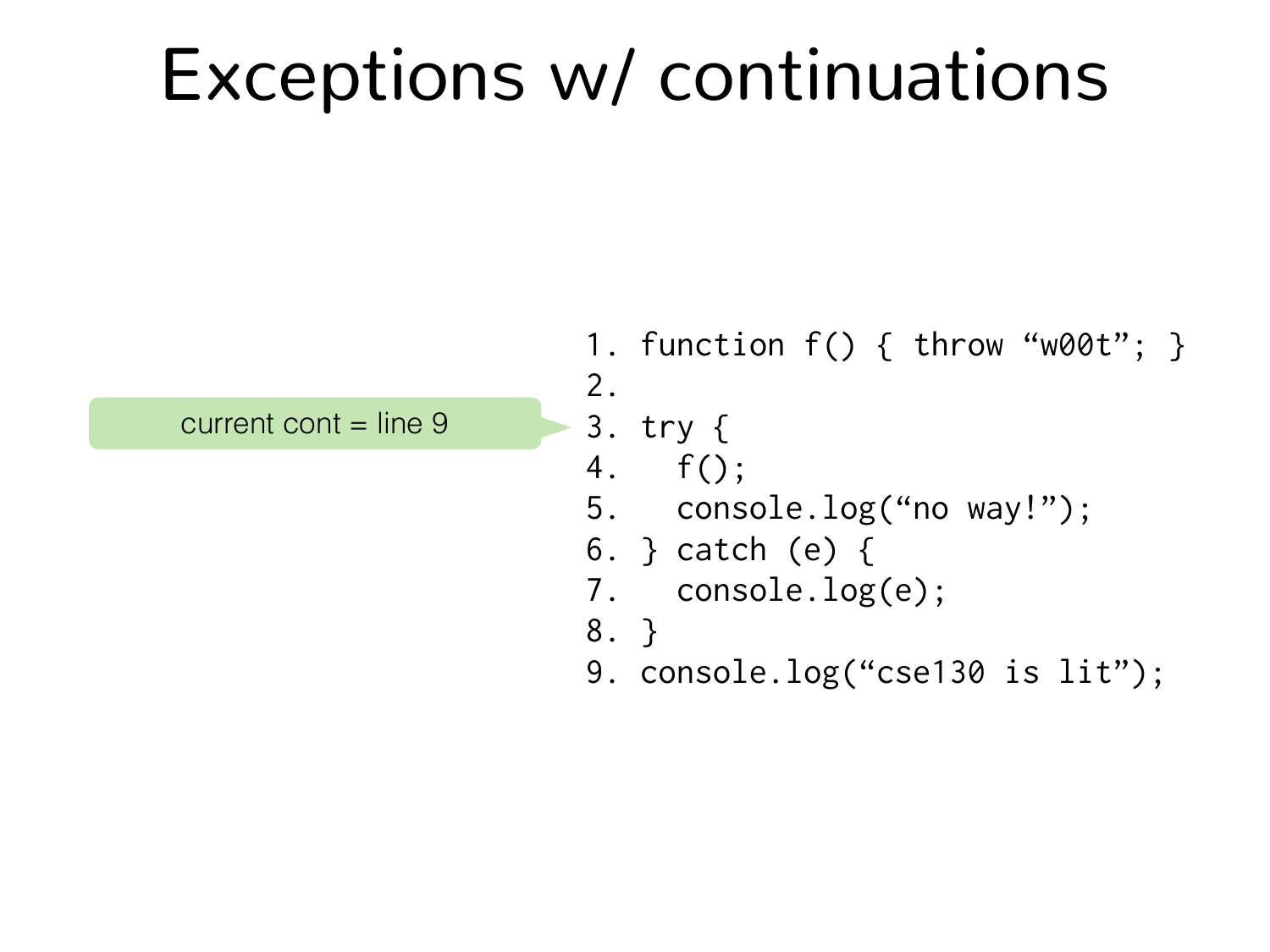#### Exceptions w/ continuations

success cont = line 5; previous  $cc =$  lines 5; 9

fail cont  $=$ lines  $6 - 8$ ; previous  $cc =$  lines  $6 - 9$  1. function f() { throw "w00t"; } 2.

```
3. try {
```

```
4. f();
```

```
5. console.log("no way!");
```

```
6. } catch (e) {
```

```
7. console.log(e);
```

```
8. }
```
9. console.log("cse130 is lit");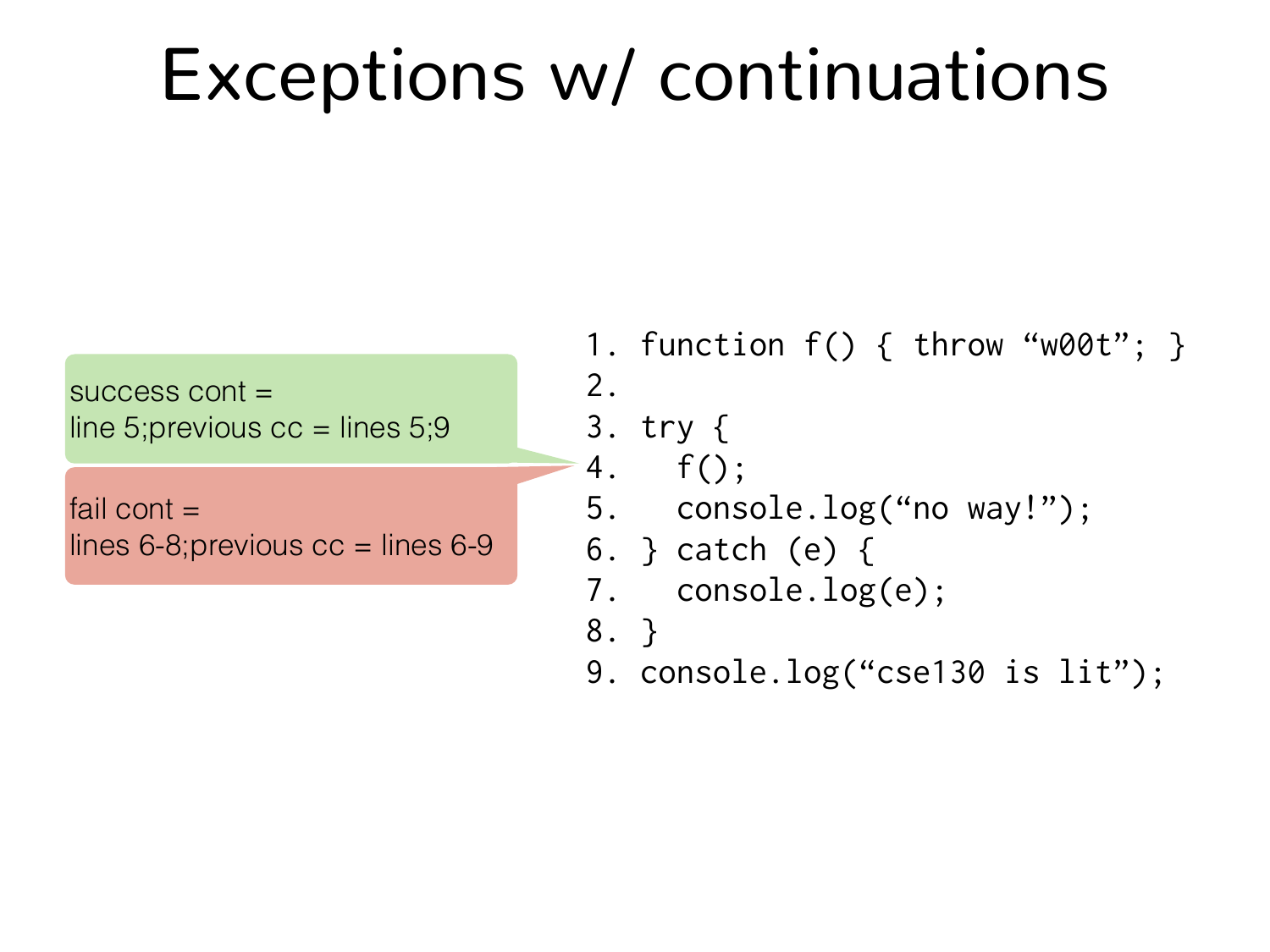# Control

- Structured programming
- Procedural abstraction
- Exceptions
- Continuations